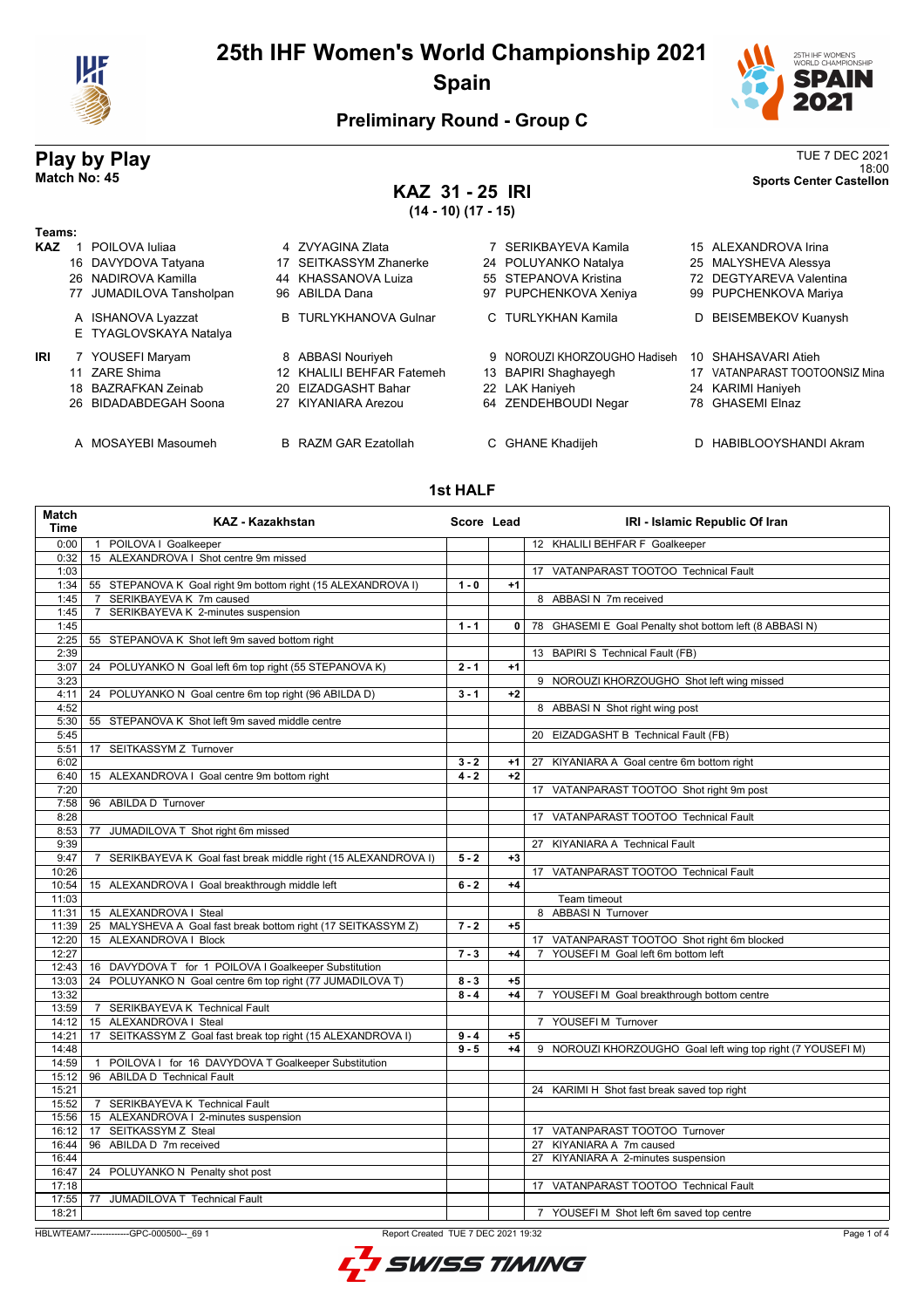



18:00 **Match No: 45 Sports Center Castellon**

# **Preliminary Round - Group C**

# **Play by Play**<br>Match No: 45<br>Sports Center Castellon

**KAZ 31 - 25 IRI (14 - 10) (17 - 15)**

**1st HALF**

| <b>Match</b><br><b>Time</b> | KAZ - Kazakhstan                                       | Score Lead |      | IRI - Islamic Republic Of Iran                                 |
|-----------------------------|--------------------------------------------------------|------------|------|----------------------------------------------------------------|
|                             | 19:06 96 ABILDA D Technical Fault                      |            |      |                                                                |
| 19:22                       | 96 ABILDA D 7m caused                                  |            |      | 10 SHAHSAVARI A 7m received                                    |
| 19:22                       | 96 ABILDA D 2-minutes suspension                       |            |      |                                                                |
| 19:22                       |                                                        | $9 - 6$    | $+3$ | 78 GHASEMI E Goal Penalty shot bottom right (10 SHAHSAVARI A)  |
| 19:56                       | 15 ALEXANDROVA   Technical Fault                       |            |      |                                                                |
| 20:10                       |                                                        |            |      | 27 KIYANIARA A Technical Fault (FB)                            |
| 20:10                       | Team timeout                                           |            |      |                                                                |
| 20:37                       | 55 STEPANOVA K Turnover                                |            |      |                                                                |
| 20:49                       |                                                        |            |      | 9 NOROUZI KHORZOUGHO Shot left 6m saved bottom left            |
| 21:24                       | 15 ALEXANDROVA I Goal left 9m top centre               | $10 - 6$   | $+4$ |                                                                |
| 21:36                       |                                                        | $10 - 7$   | $+3$ | 10 SHAHSAVARI A Goal centre 6m top left (7 YOUSEFI M)          |
| 22:15                       | 96 ABILDA D Shot centre 6m saved bottom centre         |            |      |                                                                |
| 22:34                       |                                                        | $10 - 8$   | $+2$ | 24 KARIMI H Goal fast break bottom right (27 KIYANIARA A)      |
| 23:01                       | 96 ABILDA D Goal breakthrough top right                | $11 - 8$   | $+3$ |                                                                |
| 23:14                       | 25 MALYSHEVA A 7m caused                               |            |      | 7 YOUSEFI M 7m received                                        |
| 23:24                       |                                                        | $11 - 9$   | $+2$ | 78 GHASEMI E Goal Penalty shot bottom right (7 YOUSEFI M)      |
| 24:12                       | 15 ALEXANDROVA I Shot left 6m saved top centre         |            |      |                                                                |
| 24:22                       |                                                        |            |      | 24 KARIMI H Technical Fault (FB)                               |
| 24:44                       | 25 MALYSHEVA A Technical Fault                         |            |      |                                                                |
| 24:52                       |                                                        |            |      | 9 NOROUZI KHORZOUGHO Technical Fault (FB)                      |
| 25:16                       | 15 ALEXANDROVA   Turnover                              |            |      |                                                                |
| 25:30                       |                                                        |            |      | 24 KARIMI H Technical Fault (FB)                               |
| 25:55                       |                                                        |            |      | 18 BAZRAFKAN Z for 12 KHALILI BEHFAR F Goalkeeper Substitution |
| 25:57                       | 15 ALEXANDROVA I Goal fast break top centre            | $12 - 9$   | $+3$ |                                                                |
| 26:12                       | 24 POLUYANKO N Goal fast break top right (1 POILOVA I) | $13 - 9$   | $+4$ |                                                                |
| 26:34                       |                                                        | $13 - 10$  | $+3$ | 7 YOUSEFI M Goal breakthrough top right                        |
| 27:02                       | 15 ALEXANDROVA I Shot left 6m blocked                  |            |      | 10 SHAHSAVARI A Block                                          |
| 27:25                       | 15 ALEXANDROVA I Goal left 9m top right (96 ABILDA D)  | $14 - 10$  | $+4$ |                                                                |
| 27:34                       |                                                        |            |      | 27 KIYANIARA A Turnover (FB)                                   |
| 28:04                       |                                                        |            |      | 10 SHAHSAVARI A 2-minutes suspension                           |
| 28:20                       | 25 MALYSHEVA A Shot centre 9m saved middle right       |            |      |                                                                |
| 28:55                       |                                                        |            |      | 27 KIYANIARA A Turnover                                        |
| 29:04                       | 7 SERIKBAYEVA K Turnover (FB)                          |            |      | 26 BIDADABDEGAH S Steal                                        |
| 29:21                       | 96 ABILDA D Steal                                      |            |      | 26 BIDADABDEGAH S Turnover                                     |
| 29:27                       | 24 POLUYANKO N Shot fast break post                    |            |      |                                                                |
| 29:57                       | 24 POLUYANKO N Steal                                   |            |      | 7 YOUSEFI M Turnover                                           |
|                             | 29:59   17 SEITKASSYM Z Turnover (FB)                  |            |      |                                                                |

#### **2nd HALF**

| <b>Match</b><br><b>Time</b> | <b>KAZ - Kazakhstan</b>                                      | Score Lead |      | IRI - Islamic Republic Of Iran                                 |
|-----------------------------|--------------------------------------------------------------|------------|------|----------------------------------------------------------------|
| 30:00                       | POILOVA I Goalkeeper                                         |            |      | 12 KHALILI BEHFAR F Goalkeeper                                 |
| 30:32                       |                                                              |            |      | 10 SHAHSAVARI A Technical Fault                                |
| 30:39                       | 15 ALEXANDROVA I Goal fast break top left (96 ABILDA D)      | $15 - 10$  | $+5$ |                                                                |
| 31:34                       |                                                              |            |      | 27 KIYANIARA A Technical Fault                                 |
| 31:59                       | 55<br>STEPANOVA K Goal centre 6m top right (96 ABILDA D)     | $16 - 10$  | $+6$ |                                                                |
| 32:09                       |                                                              |            |      | 27 KIYANIARA A Shot centre 6m missed                           |
| 32:23                       | STEPANOVA K Turnover<br>55                                   |            |      |                                                                |
| 32:45                       | 55 STEPANOVA K Goal right 9m top left                        | $17 - 10$  | $+7$ |                                                                |
| 33:10                       | 15 ALEXANDROVA   Block                                       |            |      | YOUSEFI M Shot centre 6m blocked<br>$\overline{7}$             |
| 33:21                       | SERIKBAYEVA K Goal fast break top right (1 POILOVA I)        | $18 - 10$  | $+8$ |                                                                |
| 33:38                       |                                                              | $18 - 11$  | $+7$ | YOUSEFI M Goal breakthrough middle right                       |
| 34:08                       | 15 ALEXANDROVA I Goal breakthrough bottom left               | $19 - 11$  | $+8$ |                                                                |
| 34:42                       |                                                              | $19 - 12$  | $+7$ | 20 EIZADGASHT B Goal left wing top right (7 YOUSEFI M)         |
| 35:18                       | 55 STEPANOVA K Shot right 6m blocked                         |            |      | YOUSEFI M Block                                                |
| 35:32                       | ABILDA D Shot centre 6m saved bottom centre<br>96            |            |      |                                                                |
| 35:43                       | ALEXANDROVA   7m received<br>15                              |            |      | 10 SHAHSAVARI A 7m caused                                      |
| 36:00                       | 96 ABILDA D Goal Penalty shot top right (15 ALEXANDROVA I)   | $20 - 12$  | $+8$ |                                                                |
| 36:21                       |                                                              |            |      | 20 EIZADGASHT B Technical Fault                                |
| 36:57                       | 96 ABILDA D 7m received                                      |            |      | VATANPARAST TOOTOO 7m caused                                   |
| 36:57                       |                                                              |            |      | 18 BAZRAFKAN Z for 12 KHALILI BEHFAR F Goalkeeper Substitution |
| 36:57                       |                                                              |            |      | 17 VATANPARAST TOOTOO 2-minutes suspension                     |
| 36:57                       | 96 ABILDA D Goal Penalty shot top centre                     | $21 - 12$  | +9   |                                                                |
| 37:13                       |                                                              |            |      | 12 KHALILI BEHFAR F for 18 BAZRAFKAN Z Goalkeeper Substitution |
| 38:02                       | 15 ALEXANDROVA   Block                                       |            |      | YOUSEFI M Shot left 6m blocked                                 |
| 38:12                       |                                                              | $21 - 13$  | $+8$ | YOUSEFI M Goal right 6m bottom left                            |
| 38:16                       | DAVYDOVA T for 1 POILOVA I Goalkeeper Substitution<br>16     |            |      |                                                                |
| 38:30                       | ZVYAGINA Z Goal centre 6m bottom left (77 JUMADILOVA T)<br>4 | $22 - 13$  | $+9$ |                                                                |

HBLWTEAM7-------------GPC-000500--\_69 1 Report Created TUE 7 DEC 2021 19:32

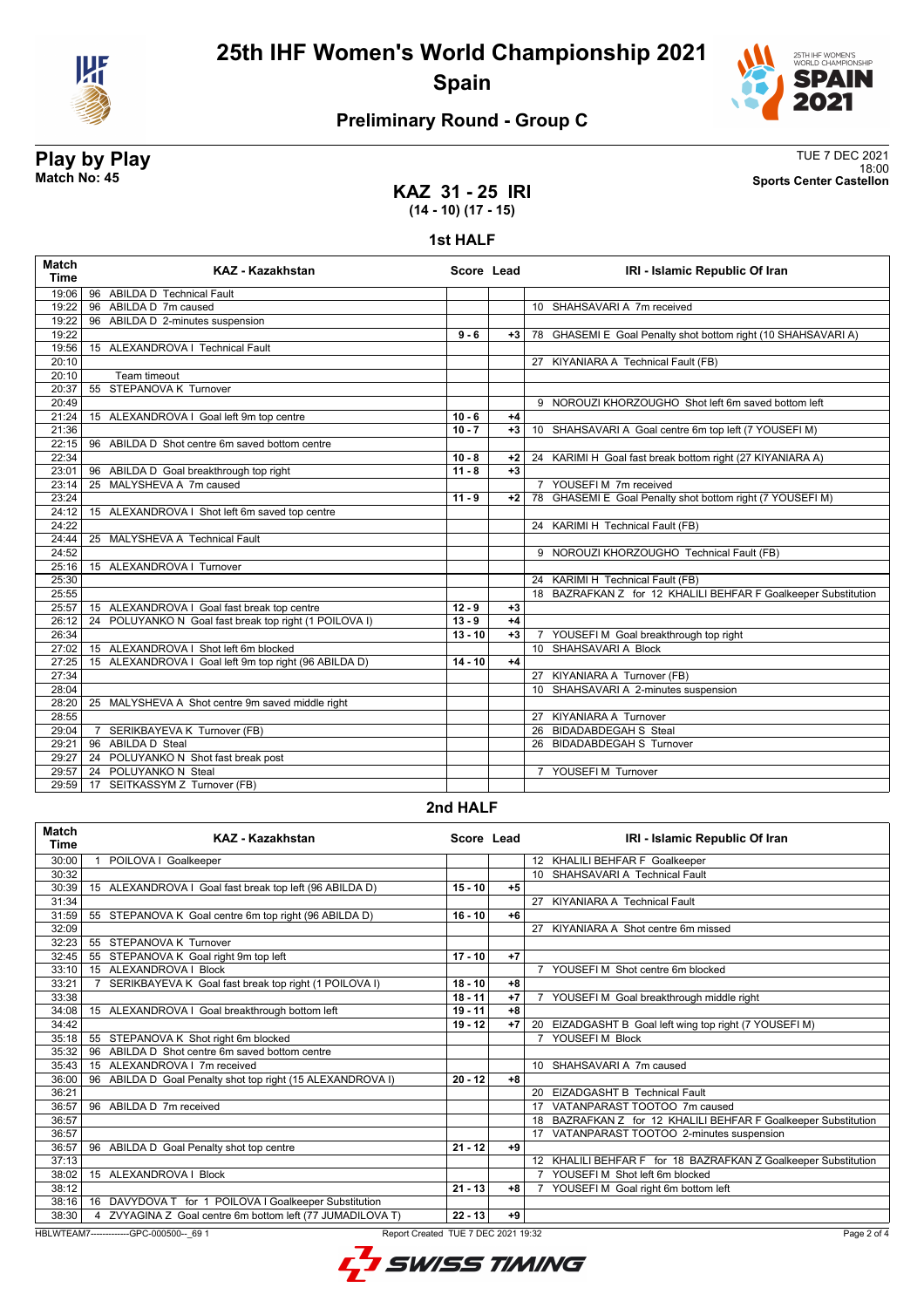

# **25th IHF Women's World Championship 2021 Spain**



# **Preliminary Round - Group C**

**Play by Play**<br>Match No: 45<br>Sports Center Castellon 18:00 **Match No: 45 Sports Center Castellon**

### **KAZ 31 - 25 IRI (14 - 10) (17 - 15)**

#### **2nd HALF**

| Match<br><b>Time</b> | KAZ - Kazakhstan                                                                                                     | Score Lead |       | IRI - Islamic Republic Of Iran                                                     |
|----------------------|----------------------------------------------------------------------------------------------------------------------|------------|-------|------------------------------------------------------------------------------------|
| 39:03                |                                                                                                                      | $22 - 14$  | +8    | 26 BIDADABDEGAH S Goal left wing bottom right                                      |
| 39:34                | 17 SEITKASSYM Z Goal right wing top left (96 ABILDA D)                                                               | $23 - 14$  | $+9$  |                                                                                    |
| 39:43                |                                                                                                                      | $23 - 15$  | $+8$  | 20 EIZADGASHT B Goal fast break top right (7 YOUSEFI M)                            |
| 39:49                | 17 SEITKASSYM Z 2-minutes suspension                                                                                 |            |       |                                                                                    |
| 40:12                | 15 ALEXANDROVA I Technical Fault                                                                                     |            |       |                                                                                    |
| 40:38                |                                                                                                                      |            |       | 11 ZARE S Technical Fault                                                          |
| 41:16<br>41:28       | 96 ABILDA D Goal right wing top left (77 JUMADILOVA T)<br>NADIROVA K for 16 DAVYDOVA T Goalkeeper Substitution<br>26 | $24 - 15$  | $+9$  |                                                                                    |
| 41:32                | 16 DAVYDOVA T for 26 NADIROVA K Goalkeeper Substitution                                                              |            |       |                                                                                    |
| 41:38                |                                                                                                                      | $24 - 16$  | +8    | 20 EIZADGASHT B Goal fast break top left (7 YOUSEFI M)                             |
| 41:39                |                                                                                                                      |            |       | 22 LAK H for 12 KHALILI BEHFAR F Goalkeeper Substitution                           |
| 42:09                | 15 ALEXANDROVA I Shot left wing saved bottom left                                                                    |            |       |                                                                                    |
| 42:21                | 96 ABILDA D Steal                                                                                                    |            |       | 7 YOUSEFI M Turnover (FB)                                                          |
| 42:32                | 15 ALEXANDROVA   Turnover (FB)                                                                                       |            |       |                                                                                    |
| 43:00                |                                                                                                                      |            |       | 26 BIDADABDEGAH S Technical Fault                                                  |
| 43:31                | JUMADILOVA T Goal centre 6m top right (96 ABILDA D)<br>77                                                            | $25 - 16$  | +9    |                                                                                    |
| 43:44                |                                                                                                                      | $25 - 17$  | $+8$  | 20 EIZADGASHT B Goal left wing bottom left (26 BIDADABDEGAH S)                     |
| 44:22                | 77<br>JUMADILOVA T Goal centre 6m top left                                                                           | $26 - 17$  | +9    |                                                                                    |
| 45:00<br>45:20       |                                                                                                                      |            |       | 7 YOUSEFI M Shot centre 6m saved middle centre<br>11 ZARE S Shot right 6m missed   |
| 45:31                | 96 ABILDA D Turnover (FB)                                                                                            |            |       |                                                                                    |
| 45:35                | POILOVA I for 16 DAVYDOVA T Goalkeeper Substitution                                                                  |            |       |                                                                                    |
| 45:41                |                                                                                                                      | $26 - 18$  | +8    | 27 KIYANIARA A Goal right wing middle left                                         |
| 45:57                | 15 ALEXANDROVA I Goal breakthrough top left                                                                          | $27 - 18$  | $+9$  |                                                                                    |
| 46:16                | 44 KHASSANOVA L Steal                                                                                                |            |       | 7 YOUSEFI M Turnover                                                               |
| 46:23                | ZVYAGINA Z Shot fast break post<br>4                                                                                 |            |       |                                                                                    |
| 46:32                |                                                                                                                      |            |       | 26 BIDADABDEGAH S Shot left 6m saved middle right                                  |
| 46:56                |                                                                                                                      |            |       | 17 VATANPARAST TOOTOO Turnover                                                     |
| 46:59                | 96 ABILDA D Goal fast break top right (77 JUMADILOVA T)                                                              | $28 - 18$  | $+10$ |                                                                                    |
| 46:59<br>47:27       |                                                                                                                      | $28 - 19$  | $+9$  | Team timeout<br>27 KIYANIARA A Goal right wing middle left (17 VATANPARAST TOOTOO) |
| 48:01                | 44 KHASSANOVA L Goal centre 6m bottom left (96 ABILDA D)                                                             | $29 - 19$  | $+10$ |                                                                                    |
| 48:20                |                                                                                                                      | $29 - 20$  | $+9$  | 27 KIYANIARA A Goal right wing middle right (17 VATANPARAST TOOTOO)                |
| 48:50                |                                                                                                                      |            |       | 10 SHAHSAVARI A 2-minutes suspension                                               |
| 49:03                | 96 ABILDA D Technical Fault                                                                                          |            |       |                                                                                    |
| 49:23                |                                                                                                                      |            |       | 13 BAPIRI S Technical Fault                                                        |
| 49:53                | 77<br>JUMADILOVA T Turnover                                                                                          |            |       |                                                                                    |
| 50:01                |                                                                                                                      |            |       | KIYANIARA A Shot fast break post                                                   |
| 50:14<br>50:53       | 25 MALYSHEVA A Turnover                                                                                              |            |       | 27 KIYANIARA A Shot right wing missed                                              |
| 51:18                | SERIKBAYEVA K Shot left wing post<br>7                                                                               |            |       |                                                                                    |
| 51:26                |                                                                                                                      |            |       | 13 BAPIRI S Technical Fault (FB)                                                   |
| 51:34                | 4 ZVYAGINA Z Goal fast break middle right (96 ABILDA D)                                                              | $30 - 20$  | $+10$ |                                                                                    |
| 51:48                | 96 ABILDA D 7m caused                                                                                                |            |       | 78 GHASEMI E 7m received                                                           |
| 51:54                | 16 DAVYDOVA T for 1 POILOVA I Goalkeeper Substitution                                                                |            |       |                                                                                    |
| 51:58                |                                                                                                                      | $30 - 21$  | +9    | 20 EIZADGASHT B Goal Penalty shot middle left (78 GHASEMI E)                       |
| 52:10                | 1 POILOVA I for 16 DAVYDOVA T Goalkeeper Substitution                                                                |            |       |                                                                                    |
|                      | 52:43   77 JUMADILOVA T Shot right 9m saved middle right                                                             |            |       |                                                                                    |
| 53:28                | 53:13   77 JUMADILOVA T Shot right 9m blocked<br>96 ABILDA D 2-minutes suspension                                    |            |       | 7 YOUSEFIM Block                                                                   |
| 53:44                |                                                                                                                      |            |       | 20 EIZADGASHT B Shot left wing saved top centre                                    |
| 54:14                | 15 ALEXANDROVA I Shot centre 6m post                                                                                 |            |       |                                                                                    |
| 54:23                |                                                                                                                      |            |       | 20 EIZADGASHT B Shot fast break saved bottom left                                  |
| 55:09                | 15 ALEXANDROVA I Shot right 6m saved bottom left                                                                     |            |       |                                                                                    |
| 55:13                | Team timeout                                                                                                         |            |       |                                                                                    |
| 55:29                | STEPANOVA K Shot centre 6m saved middle right<br>55                                                                  |            |       |                                                                                    |
| 55:41                |                                                                                                                      | $30 - 22$  | +8    | 78 GHASEMI E Goal fast break top centre (7 YOUSEFI M)                              |
| 55:56                | 96 ABILDA D 7m received                                                                                              |            |       | 78 GHASEMI E 7m caused                                                             |
| 56:09                | 96 ABILDA D Penalty shot saved bottom right                                                                          |            |       |                                                                                    |
| 56:26                |                                                                                                                      | $30 - 23$  | $+7$  | KIYANIARA A Goal right wing middle left (17 VATANPARAST TOOTOO)<br>27              |
| 56:58<br>57:27       | 15 ALEXANDROVA I Shot right 6m saved bottom right<br>KHASSANOVA L 7m caused<br>44                                    |            |       | YOUSEFIM 7m received<br>$7^{\circ}$                                                |
| 57:41                |                                                                                                                      |            |       | 78 GHASEMI E Penalty shot saved bottom left                                        |
| 57:56                | 44<br>KHASSANOVA L 7m caused                                                                                         |            |       | 9 NOROUZI KHORZOUGHO 7m received                                                   |
| 58:08                |                                                                                                                      | $30 - 24$  | +6    | KIYANIARA A Goal Penalty shot bottom right (9 NOROUZI KHORZOUGHO)<br>27            |
| 58:27                | <b>KHASSANOVA L Turnover</b><br>44                                                                                   |            |       | 8 ABBASIN Steal                                                                    |
| 58:36                | POILOVA I 2-minutes suspension<br>$\overline{1}$                                                                     |            |       |                                                                                    |
| 58:36                | 16 DAVYDOVA T for 97 PUPCHENKOVA X Goalkeeper back                                                                   |            |       |                                                                                    |